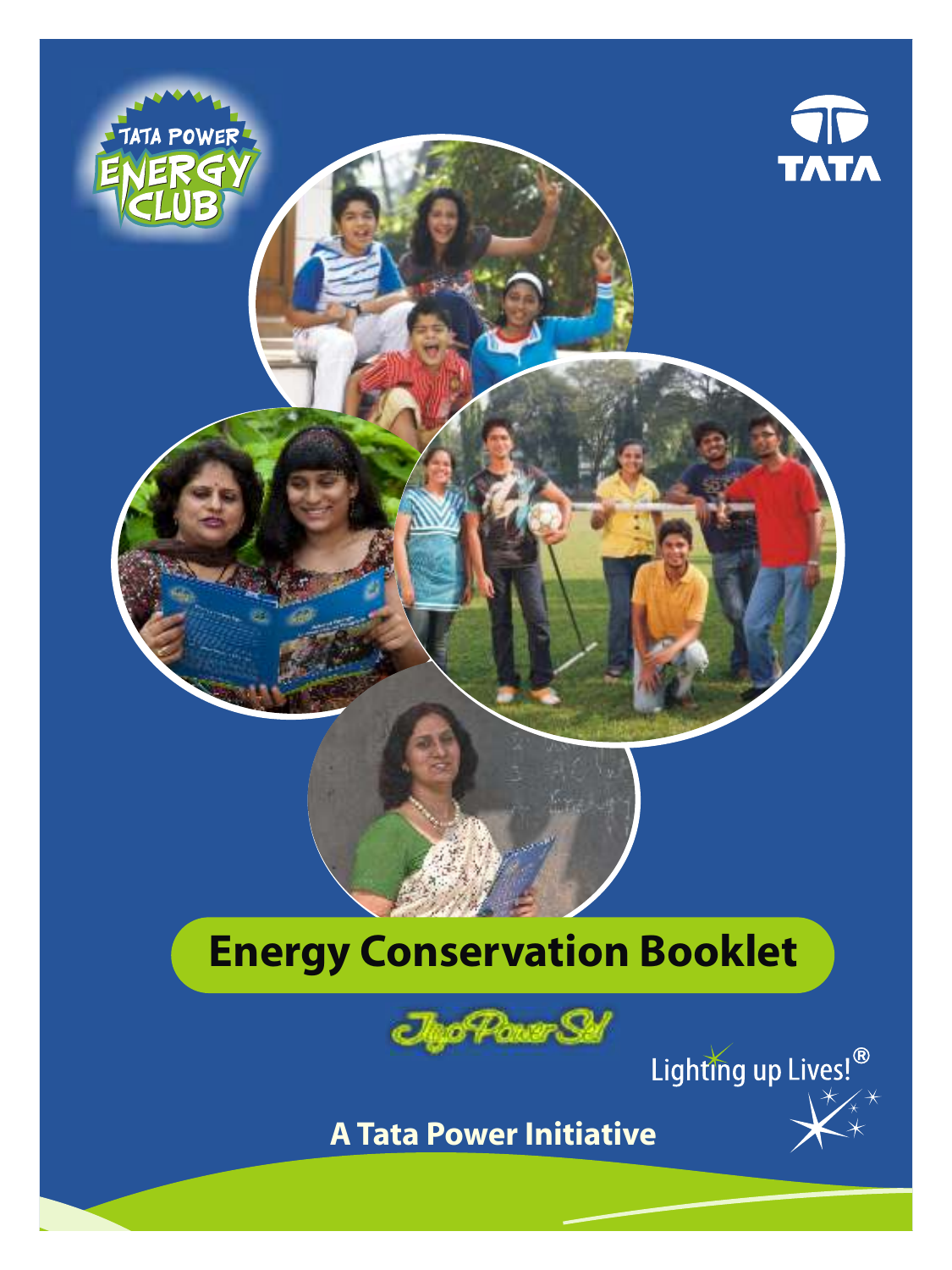

# **Tata Power Energy Conservation Program Mumbai**

The Energy Crisis that Mumbai currently faces is getting graver by the minute and it is every individual's responsibility to save electricity. Apart from the significant contribution we can make towards curbing energy wastage, we will also help in conserving our fossil fuel reserves and mitigating emission of greenhouse gases that lead to global warming and climate change.

Tata Power Energy Club is formed for curbing energy wastage through various active measures. We have developed an interactive website and our MR.ENER-JI intends to engage youth as energy savers, to reduce power wastage and protect our resources and environment. Tata Power has gone one step ahead and developed an interactive website www.tatapowerenergyclub.com to bring together this energy brigade.

If we act with urgency of purpose, we can quickly and easily cut down monthly energy expenses and help reduce global warming.

#### **Shift away from the 10am - 8pm Peak time:**

There is a huge demand on the power supply during these hours as commercial establishments (the heart of Mumbai) switch on power. Let us avoid adding to the land by using our daily appliances before 10 am or after 8 pm washing machines, geysers, etc.

#### **0 Keep the ACs at 26 C:**

Every time one more AC is switched on and every time an AC's temperature is lowered by 1 more degree, a huge load is added to the power supply. We can avoid power cuts if we give up 'freezing' for 'cool enough'. Let's all go 26 from now on it's not that hard to get used to.

### **Switch from the Plug Point:**

We can save an unbelievable 5% of Mumbai's power if we switch off from plug points! Because, most of us don't realize that every time we leave a plug point 'ON' after switching on electrical appliance 'OFF' from the machine button, power is still being consumed in the so called 'stand-by mode'. So let's switch off our ACs, TVs, washing machines, microwaves, mobile chargers, building water pumps, etc from the plug point.

We request you to send all your queries, suggestions and feedback to enrgyclub@tatapower.com. Come forward and help us preserve Mother Earth and prevent global warming by Lighting up Lives with responsibility!

Lighting up Lives!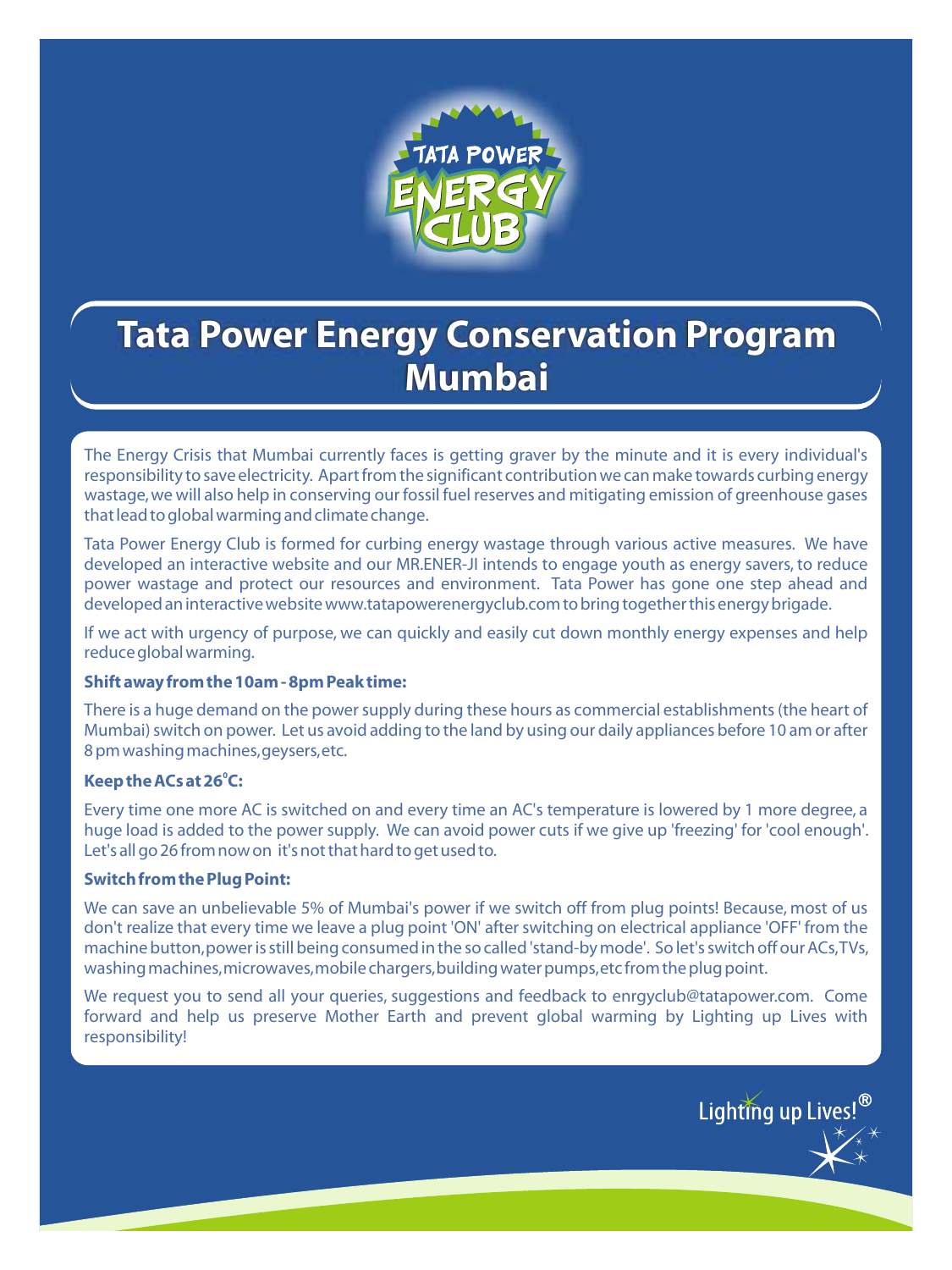



Lighting up Lives!<sup>®</sup>

# **LIGHTS**



- One of the best energy saving devices is the main switch. Turn off lights, fans and other appliances from the main switch, when not in use.
- Use Fluorescent tube lights and CFLs (compact fluorescent lamps), as it saves about 70% of electricity while delivering the same luminosity.
- Instead of using artificial light during the day time make optimum use of natural light.

## **ACs**

- Keep ACs at 26°C. For each degree that is set above 22°C, you will use 3 to 5 percent less energy. Keep ACs at 26°C.
- Set your window ACs with non digital display at 'low cool' or 'medium cool' instead of 'high cool'.
- Turn on your ACs one hour after office commences and turn them off an hour before it shuts.
- Clean AC filters increase the efficiency of cooling and energy consumption. Ensure that filters are cleaned at regular intervals.
- Use tinted glass or solar film on your windows they save as much as 40% energy.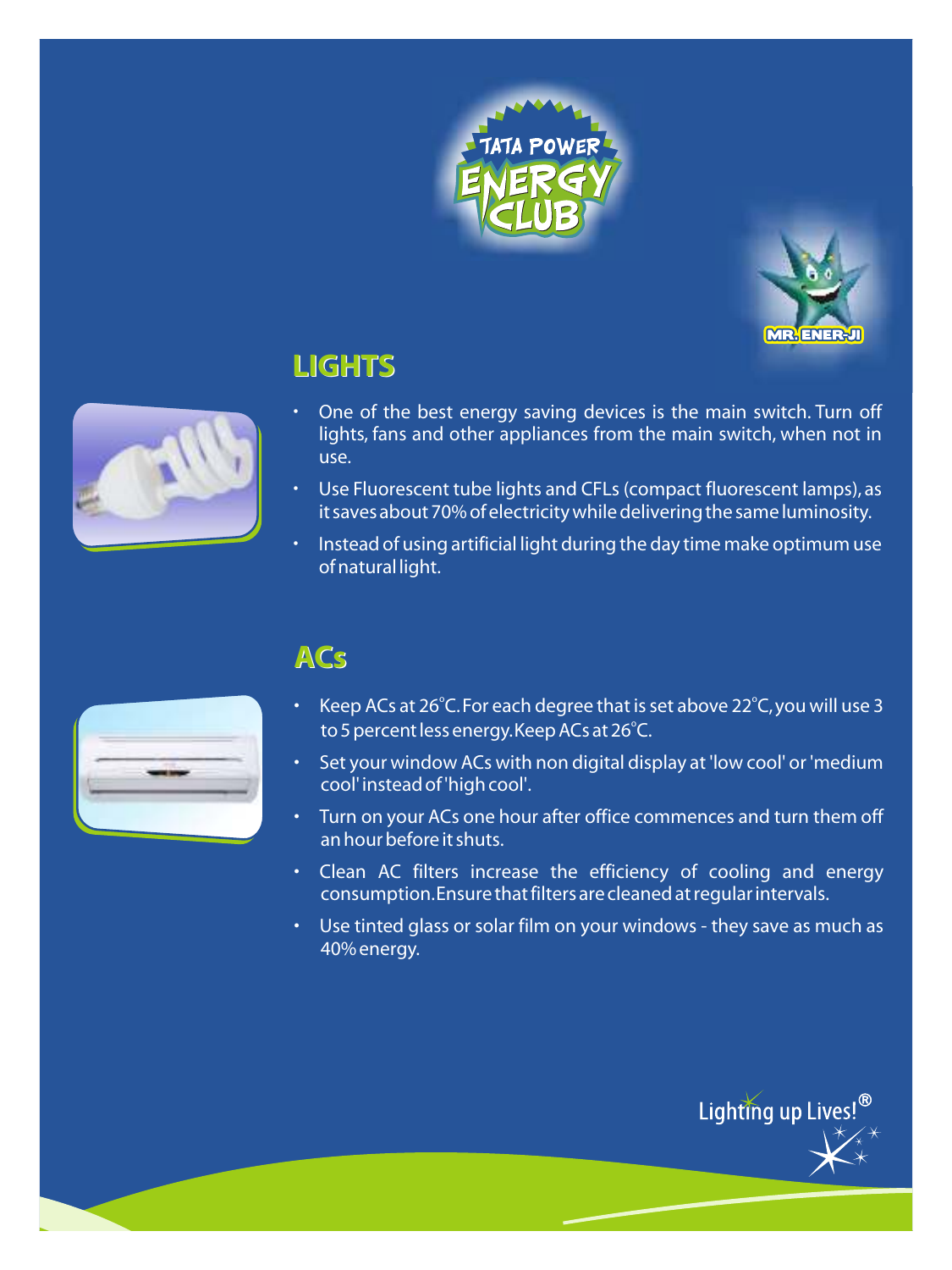



- Allow enough space for air circulation around the refrigerator. Keep a six inch distance from the wall to allow heat generated by the compressor and motor to escape.
- Do not stuff your refrigerator. Adequate space for air circulation increases cooling efficiency.
- Set the temperature to 'medium' for optimum cooling.
- Do not keep the refrigerator door open unnecessarily for long periods. Decide what you want before you open the door.
- Make sure that food items are cooled to room temperature and securely covered before they are placed in the refrigerator.

## **WASHING MACHINE**

- Use your washing machine with full load as the electricity usage remains same even when you run it with half the load.
- When purchasing, choose the energy efficient one.
- Always switch it off from the plug point as the 'stand-by' mode still consumes power.
- Avoid using the washing machine between 10am and 8pm as it is the peak hour of power consumption.

## **COMPUTERS**

- Use a laptop computer as they use much less energy than desktops. If you use a desktop, use an LCD monitor. A typical desktop computer uses about 65 to 250 watts. A laptop uses about 15 to 45 watts.
- Make sure your computer is set to sleep automatically when you take short breaks though switching it off is the best option for longer breaks. When your computer is in sleep, standby or hibernate mode the computer uses 0 to 6 watts of electricity.
- A screensaver does not save any energy you save energy only if the monitor goes blank. If you turn the monitor off at the switch it will use 0 to 10 watts of electricity.







**MR. ENER.JI**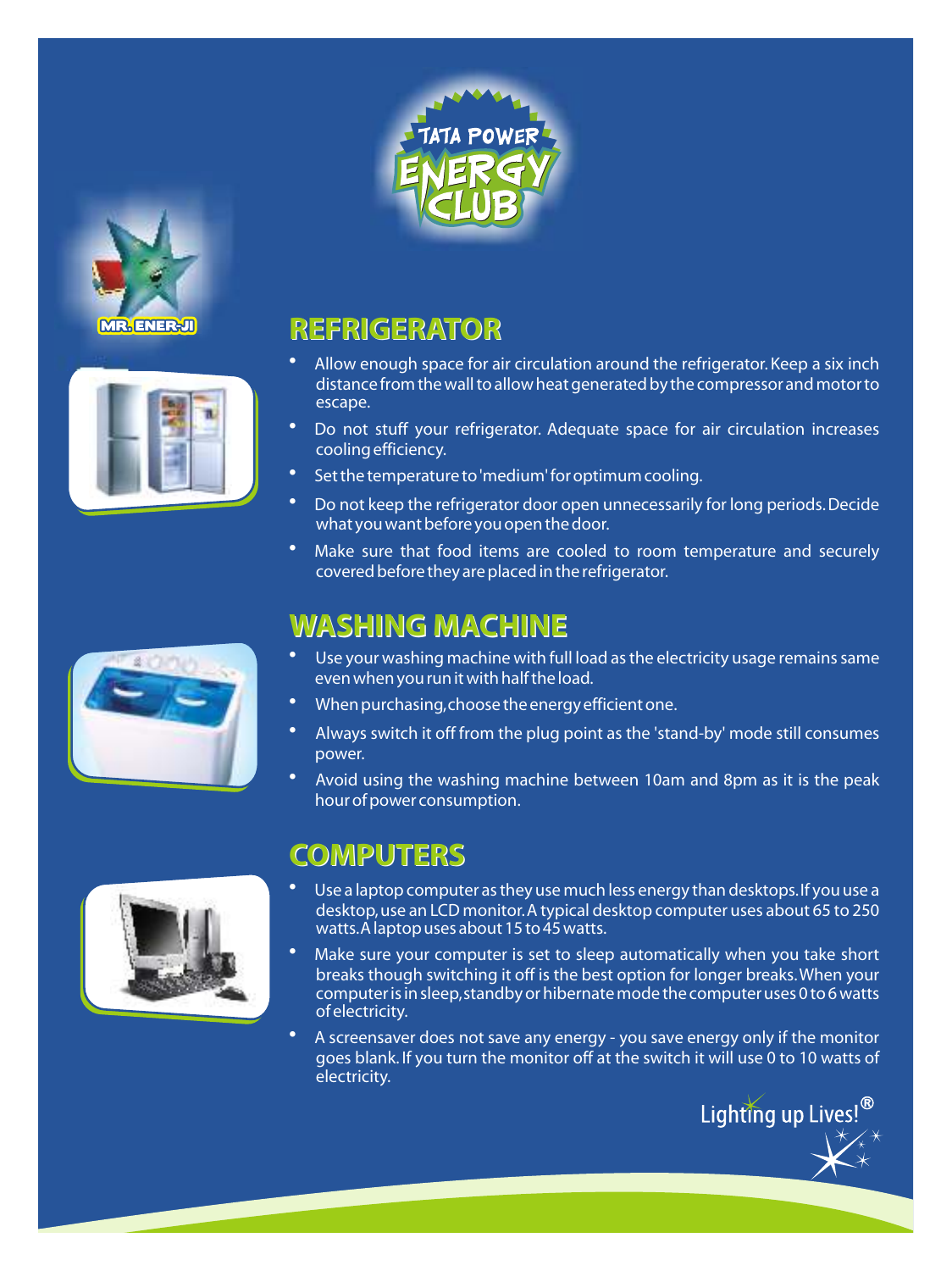



Lighting up Lives!<sup>®</sup>

# **PLUG POINTS**

- What most of us fail to realize is that every time we leave a plug point 'on' after switching an electrical appliance 'off' from the machine button, power is still being consumed, in the 'stand-by mode'.
- Make it a habit to switch off your appliances from the plug point; it saves an unbelievable 5% of power.
- Switch off your appliances like the TV, music system, juicer, mixer etc. from the plug point itself, as unknowingly we end up keeping them on stand-by mode and waste unnecessary power.
- Don't keep your computer monitors on 'sleep' or 'screensaver' mode as this consumes power as well.



# **PEAK HOUR**

- The time zone between 10am to 8pm witnesses the highest demand on the power system, due to commercial entities that operate during this period.
- Avoid using power between 10am and 8pm as far as possible.
- This can be done by avoiding the usage of geysers, washing machines, water pumps etc. at this peak hour.
- Try ironing your clothes at one go, either before 10 am or after 8pm.
- If possible wash your clothes before 10am or after 8pm.



# **OTHER DEVICES**

- Unplug mobile phone and all battery chargers when the batteries are fully charged. Many chargers draw power even when the device is not plugged into the charger.
- Use staircase instead of an elevator as far as possible because lifts/ elevators are high energy consumers. Each flight of stairs that you walk up saves enough energy to power 150 light bulbs.
- Use electronics devices such as torches that have solar powered cells instead of single-use batteries. Solar energy is renewable energy.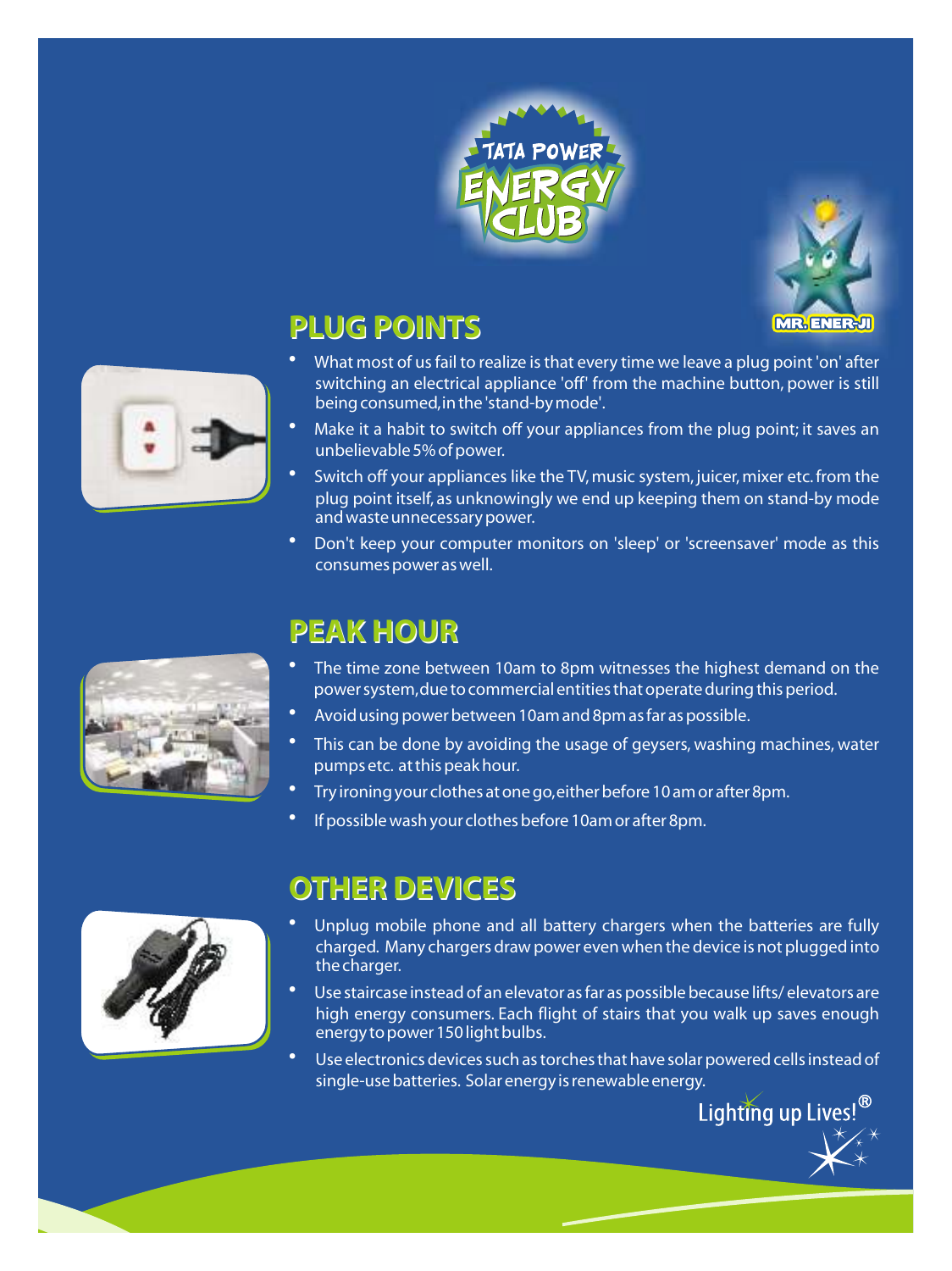

# **ENERGY CALCULATOR Energy Conservation Program A Tata Power Initiative**



| <b>Appliances</b>                     | <b>Approximate</b><br>Load (Watts) | No. of<br><b>Equipment</b> | <b>Total Load</b><br>(Watts) | Average<br>Hours / Day | No. of Days<br>in a month | <b>Approximate</b><br>Units / Month |
|---------------------------------------|------------------------------------|----------------------------|------------------------------|------------------------|---------------------------|-------------------------------------|
|                                       | A                                  | $\overline{B}$             | $C = A \times B$             | $\overline{D}$         | E                         | Units = $CxDxE / 1000$              |
| <b>General Lighting</b>               |                                    |                            |                              |                        |                           |                                     |
| <b>CFL Lamps</b>                      | 5                                  |                            |                              |                        |                           |                                     |
|                                       | 8                                  |                            |                              |                        |                           |                                     |
|                                       | 11                                 |                            |                              |                        |                           |                                     |
|                                       | 15                                 |                            |                              |                        |                           |                                     |
|                                       | 20                                 |                            |                              |                        |                           |                                     |
|                                       |                                    |                            |                              |                        |                           |                                     |
| Regular Lamps                         | 25                                 |                            |                              |                        |                           |                                     |
|                                       | 40                                 |                            |                              |                        |                           |                                     |
|                                       | 60                                 |                            |                              |                        |                           |                                     |
|                                       | 100                                |                            |                              |                        |                           |                                     |
|                                       |                                    |                            |                              |                        |                           |                                     |
| <b>Tube Lights</b>                    | 36                                 |                            |                              |                        |                           |                                     |
|                                       | 40                                 |                            |                              |                        |                           |                                     |
| <b>Heating Appliances</b>             |                                    |                            |                              |                        |                           |                                     |
| Electric Iron                         | 600                                |                            |                              |                        |                           |                                     |
|                                       | 1000                               |                            |                              |                        |                           |                                     |
|                                       |                                    |                            |                              |                        |                           |                                     |
| <b>Immersion Heater</b>               | 1000                               |                            |                              |                        |                           |                                     |
| -33                                   | 1500                               |                            |                              |                        |                           |                                     |
|                                       |                                    |                            |                              |                        |                           |                                     |
| Water Heater / Geyser                 | 1000                               |                            |                              |                        |                           |                                     |
|                                       | 1500                               |                            |                              |                        |                           |                                     |
|                                       | 2000                               |                            |                              |                        |                           |                                     |
|                                       |                                    |                            |                              |                        |                           |                                     |
| Toaster                               | 750                                |                            |                              |                        |                           |                                     |
|                                       |                                    |                            |                              |                        |                           |                                     |
|                                       | 1000                               |                            |                              |                        |                           |                                     |
| Room Heater                           | 1500                               |                            |                              |                        |                           |                                     |
|                                       |                                    |                            |                              |                        |                           |                                     |
|                                       | 2000                               |                            |                              |                        |                           |                                     |
| <b>Cooling Appliances</b>             |                                    |                            |                              |                        |                           |                                     |
| Refrigerator (165 liters)<br>ЕŤ,<br>× | 150                                |                            |                              |                        |                           |                                     |
| (210 liters)                          | 270                                |                            |                              |                        |                           |                                     |
|                                       |                                    |                            |                              |                        |                           |                                     |
| Air - Conditioner                     | 1000                               |                            |                              |                        |                           |                                     |
|                                       | 1500                               |                            |                              |                        |                           |                                     |
|                                       |                                    |                            |                              |                        |                           |                                     |
| Table Fan / Ceiling Fan               | 60                                 |                            |                              |                        |                           |                                     |
|                                       | 100                                |                            |                              |                        |                           |                                     |
|                                       |                                    |                            |                              |                        |                           |                                     |
| Exhaust Fan                           | 150                                |                            |                              |                        |                           |                                     |
|                                       |                                    |                            |                              |                        |                           |                                     |
|                                       |                                    |                            |                              |                        |                           |                                     |
| <b>Washing Machine</b>                | 700                                |                            |                              |                        |                           |                                     |
|                                       |                                    |                            |                              |                        |                           |                                     |
|                                       |                                    |                            |                              |                        |                           |                                     |
| Radio                                 | 40                                 |                            |                              |                        |                           |                                     |
|                                       |                                    |                            |                              |                        |                           |                                     |
|                                       |                                    |                            |                              |                        |                           |                                     |
| Television                            | 200                                |                            |                              |                        |                           |                                     |
|                                       |                                    |                            |                              |                        |                           |                                     |
|                                       |                                    |                            |                              |                        |                           |                                     |
| Mixer-cum-Grinder<br>m                | 200                                |                            |                              |                        |                           |                                     |
| تان ب                                 |                                    |                            |                              |                        |                           |                                     |
|                                       |                                    |                            |                              |                        |                           |                                     |
| Computer                              | 200                                |                            |                              |                        |                           |                                     |
|                                       |                                    |                            |                              |                        |                           |                                     |
|                                       |                                    |                            |                              |                        |                           |                                     |
| Pump Motor                            | 380                                |                            |                              |                        |                           |                                     |
|                                       | 740                                |                            |                              |                        |                           |                                     |
|                                       |                                    |                            |                              |                        |                           |                                     |
|                                       |                                    |                            |                              |                        | <b>Total Consumption</b>  |                                     |
|                                       |                                    | <b>Total Load</b>          |                              |                        |                           |                                     |

**For details visit www.tatapowerenergyclub.com**